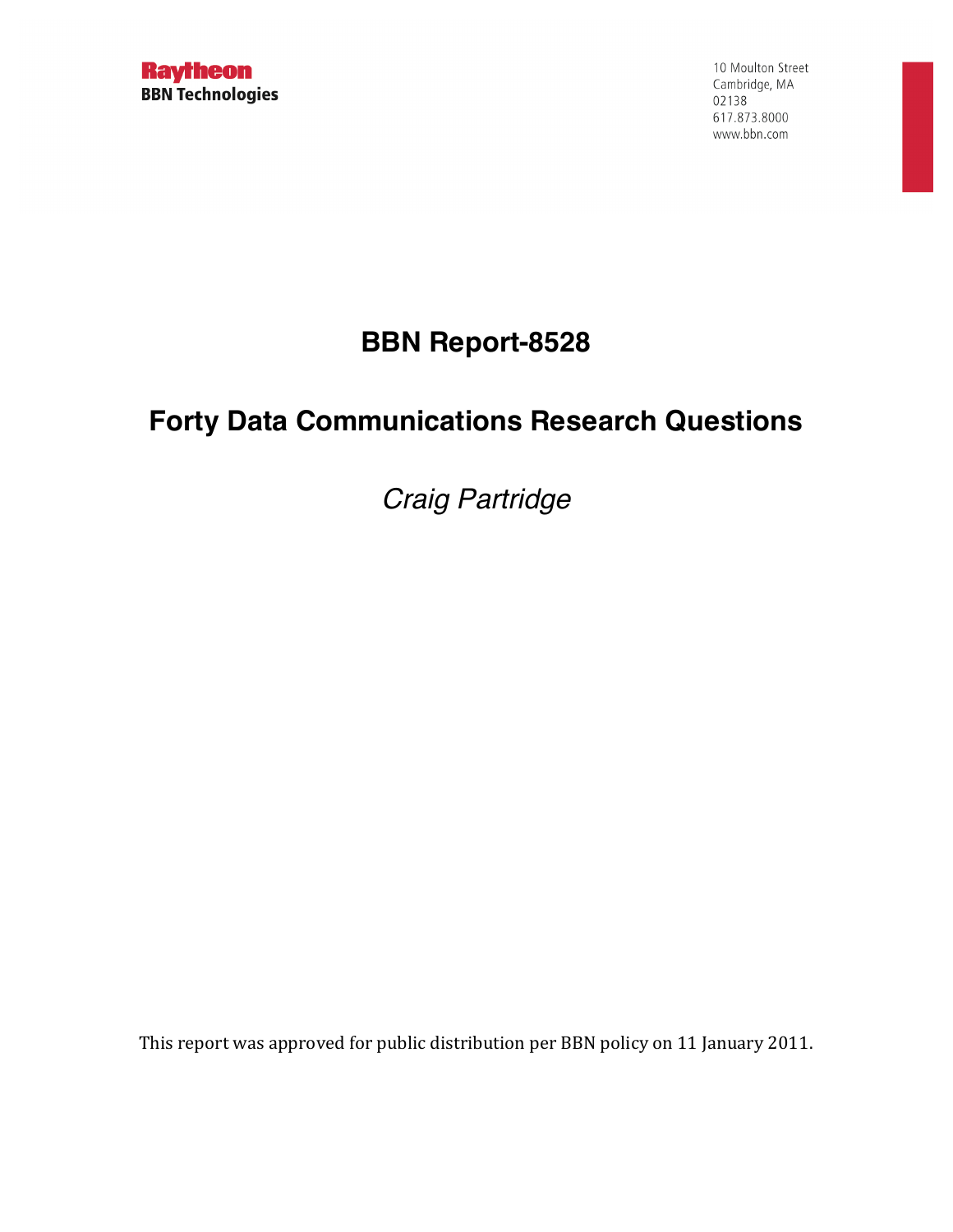# **Forty Data Communications Research Questions**

Craig Partridge Raytheon BBN Technologies

craig@bbn.com

# **ABSTRACT**

About ten years ago, Bob Lucky asked me for a list of open research questions in networking. I didn't have a ready list and reacted it would be good to have one. This essay is my (long-belated) reply.

#### **Categories and Subject Descriptors**

C.2 [**Computer-Communications Networks**]: General

#### **General Terms**

Algorithms, Measurement, Design, Economics, Experimentation, Security, Theory.

#### **Keywords**

Research, research agenda, data communications, data networking.

# **1. INTRODUCTION**

"Are there any research questions left in networking?" Bob Lucky asked me that question in 2003 when I spoke to a National Research Council committee he chaired[40]. As I recall, I answered Bob's question with a handful of research questions that I knew were popular at the moment. I know I walked away from the discussion feeling that a more thoughtful list would be useful.

# **2. MAKING A LIST**

There were two major motivations behind this list.

First, Dave Clark has periodically observed that other fields sometimes find it useful to create a list of open research problems. For example, much mathematical research in the  $20<sup>th</sup>$  century was motivated by Hilbert's list of 23 questions[24]. While this list does not aspire to that level of influence, it was clear that creating a list would be a useful intellectual exercise.

Second, I felt that the tremendous success of the Internet had paradoxically limited the research community's vision. We are so often challenged to ensure the Internet's health (e.g. better security or traffic management) and future (e.g. future Internet research), that we often lose sight of the wider range of research challenges. That's a loss, as pursuing less pressing problems sometimes yields results that can help with immediate needs. So I wanted a list that offered an expansive view of the field.

#### **2.1 Defining "Interesting Research Question"**

Much of the work in this paper is simply the result of looking for interesting research questions. But that begs the question of what is an interesting research question?

With some guidance from the work of Hilbert and Heilmeier[23] and Crowcroft[13], to be interesting a research question had to fulfill the following requirements:

- ! *Worth the attention of multiple (new) researchers*. The question had to be rich enough in scope that if multiple distinct researchers worked on it, the research community would likely find benefit in the multiplicity of research results. This requirement meant I excluded problems that already had several people working on it. Conversely some problems with only one research team pursuing them (no matter how good the team) are listed.
- ! *An answer should open up substantial follow on efforts (either in research or industry or both).* Newton famously said, in a pithy variant of Bernard of Chartes' epigram, "If I have seen a little further it is by standing on the shoulders of Giants." The goal here is similar – to find research questions of sufficient height that solving them (or showing they cannot be solved) gives others greater visibility into new problems.
- ! *Likely to reward attention.* I needed some reason to believe that if someone chose to pursue a question, they had a reasonable chance of success. There are important problems in our field on which, for good intellectual reasons, it is near impossible to make progress (i.e. all-optical regeneration[6] and several problems in secure systems). I felt it was disingenuous and might lead someone to waste valuable research energy to list such questions here. In a similar vein, Crowcroft has provided guidance for identifying "cold" research topics.
- ! *Some chance the result will have an impact*.Impact is often the first thing people consider in choosing a research question or research agenda. Heilmeier trenchantly asked "who cares?"

But impact is a risky metric. First, researchers in all fields are notoriously bad at assessing the potential impact of their work. Second, impact may arrive many years after the result. To take an example from economics, the work of Arthur Pigou on environmental effects only became popular fifty years later[36]. Finally, there's a tendency to pound away at problem perceived as high impact, even if prior work strongly suggests that working on the problem is a waste of time.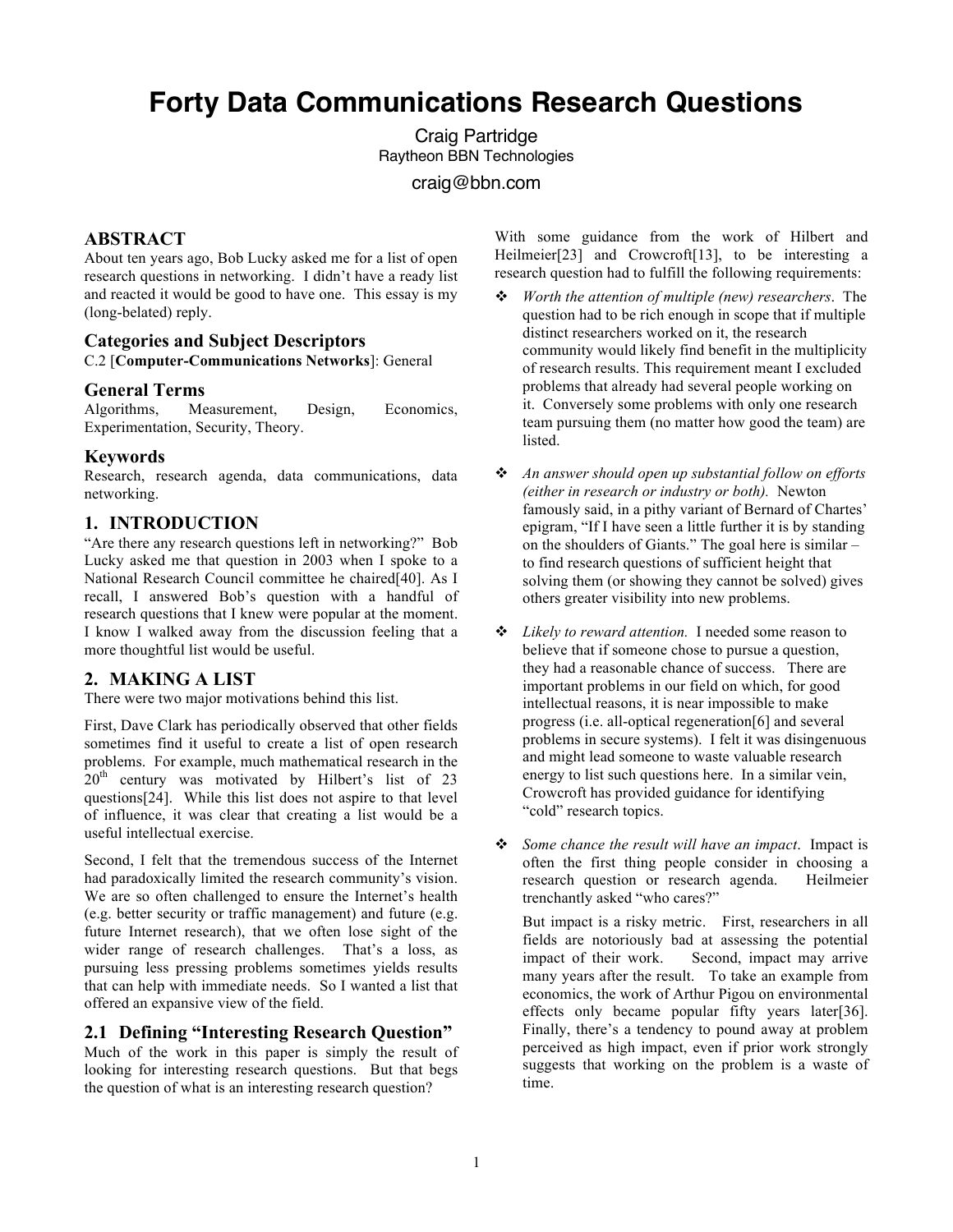So while it is important to do work that matters, impact only mattered once I'd confirmed the problem was likely to reward attention.

#### **2.2 Vetting Questions**

Given a question that met the requirements, I then took two steps to validate the question.

- ! *Ensure the question was clearly articulated*. It was often hard to refine a problem into a clear question, but the effort to clarify was rewarding. Sometimes, once clarified, the question turned out to be uninteresting.<sup>1</sup>
- ! *Confirm the question was open and understudied.* I researched the question (conference proceedings, conversations with experts, Google) to see if the problem it expressed really was an open problem and wasn't getting much attention. This process killed several questions. For instance, a search led me to the PQCrypto conference and forced me to remove some questions related to security architectures in a world where quantum computers are prevalent.

#### **3. NECESSARY CAVEATS**

Producing this list has been a reminder of how little I know. In that spirit this section offers two warnings:

- $\cdot \cdot$  While one of the standards for inclusion in this list are that the problem is unsolved. I make no promises  $-$  if you decide to make one of these ideas into your doctoral dissertation or the centerpiece of your research program for the next few years, please to do a literature search to make sure someone else hasn't solved the problem.
- $\triangle$  This list is in no way comprehensive or representative in the sense of reflecting a proper balance of different subareas of data communications. This list reflects one person's perspective and ignorance.

# **4. THE RESEARCH QUESTIONS**

Originally this list was unstructured but multiple readers commented that reading a long unstructured list reduced its impact. Initially I tried sorting the list into categories (wireless, security, peer-to-peer) but using categories had two deficiencies: (1) it created pressure to create questions, even if the particular category had no good research problems at the moment (a problem that happens more often than we like to admit) and (2) readers tended to jump to the section on "their area" whereas a goal of this paper to encourage readers to expansively.

So I ended up structuring the list around classes of problems. The notion is that research questions come in different styles. For instance, the goal may be to break through a known barrier, or we may have a result that turns our understanding of the world upside down, but it is a

 $\overline{a}$ 

point solution and we need to understand the broader perspective it provides.

### **4.1 Getting past obstacles**

A common research problem is that we can foresee a rich and beneficial future for society or for research if only we can solve a particularly difficult problem that blocks the path to that future. Examples of solved obstacles in other fields include Little's Law[39], the Taniyama-Shimura conjecture[66] and Harrison's chronometer[67].

One challenge in confronting obstacles is that, sometimes, they have proven to be remarkably resistant to being solved (and resistant to being proven unsolvable). At some point they stop rewarding attention and instead simply consume resources. I have left such thorny obstacles out of this list.

- 1. *How to handle parallelism inside routers and hubs*? Periodically, technology evolution forces us to reexamine the innards of connection devices.<sup>2</sup> Today we are (once again!) pressed by the issue of parallelism: we are achieving greater computational power using more processors in parallel (multicore) rather than faster single processors[57]. We may have to rethink the innards of our devices to adapt to this new form of parallelism. Three lines of thinking have emerged: running multiple independent stacks in parallel [70], running exactly the same software on each processor[34], and using co-processors. There's room for more thinking and a deeper examination of details (the devil of these problems is often in the details – big enticing visions can prove to have feet of clay). **Discussion:** Network engineers and researchers often struggle to maximize hardware to keep up with demands for better performance. Whenever we have a paradigm shift in how devices get faster, it takes time and thoughtful research to determine what approach is most effective. The right approach will drive how we build high-performance network devices for years to come.
- 2. *The Parallel*-*to-Serial (and back) problem*. An abandoned problem from the 1990s returns. The problem is how to connect a multi-processor (multicore) end system to a (serial) network. The problem is that the challenge of dividing arriving data across the processors (and or marshaling data from the processors to send) tends to scale poorly. More formally, the problem is given *n* processors,  $n > 1$ , where each processor  $\pi$  is responsible for a variablysized piece of data  $d_{\pi}$  from  $d_1...d_n$  of a packet, *D*, we want the cost of assembling and disassembling *D* to

l

<sup>1</sup> On the importance of clear research questions see "Bad Career Move  $#2$ : Let Complexity be your guide" in [56]

<sup>&</sup>lt;sup>2</sup> Consider the rapid change in router design between about 1988 and 1996. We went from single processor with single bus, to single processor attached to multiple busses (with intrabus transfers supported), to distributed processing using forwarding engines distributed around a parallel, switched backplane.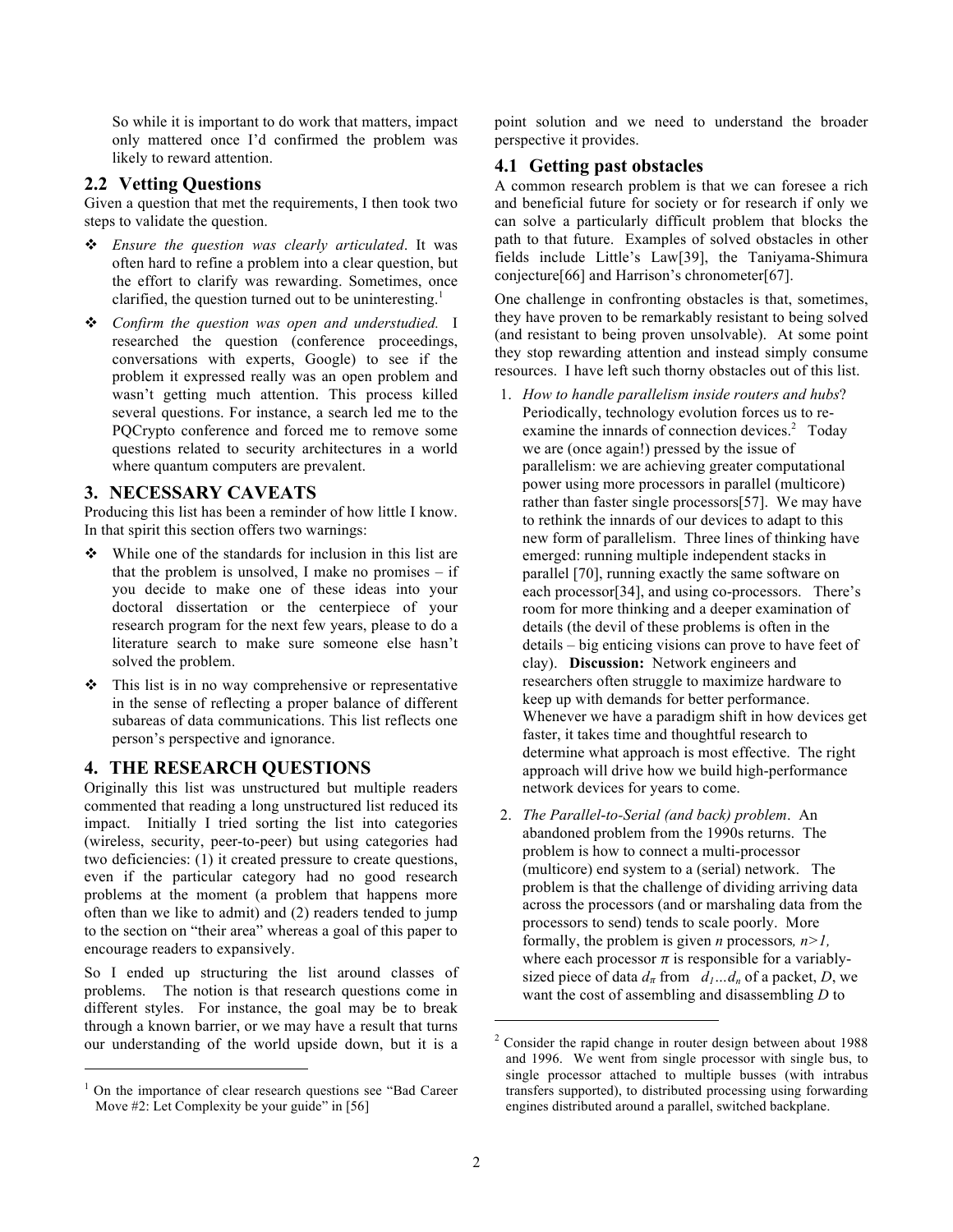scale sub-linearly with respect to *n*, but past history suggests assembly/disassembly scales exponentially, due to coordination required among the *n* processors to manage the receipt or delivery of *D* on the serial channel. When we looked at this problem in 1990s (e.g. in Thinking Machines), we thought the assembly/disassembly had to be done by a processor. Since then we've gotten better at special hardware and smart memories. So, for instance, on the transmission side we could (perhaps) imagine a memory that notified a processor when it had gotten data from all *n* contributors and did a scatter-gather assembly (with checksum) of the outbound packet. If we could find a way to variably split data on inbound side we might have a solution. **Discussion:** This problem is one of the Achilles heels of networking. We struggle to get data efficiently in and out of computers with parallel processors. A solution will smooth the path to parallelism and parallelism is clearly our future. If there is no general solution, we will have to think more seriously about constraining our data packing in packets to meet parallelism's requirements and that's architecturally unpleasant as we would be enshrining a edge-system limitation inside our network.

- 3. *Networking processor cores*. The previous two questions observed that multicore processors are likely to be important in our future. Interestingly, the way that cores are being interconnected on a chip increasingly looks like computer networks and chips are suffering familiar networking problems such as congestion. What makes these networks of interest is that source behavior is sharply different– unlike Internet sources which may continue to transmit into congestion, these sources rapidly self throttle for organic reasons (e.g. they cannot page in the code they need). **Discussion:** There's a clear impact on how multicore chips are designed and the rate at which they effectively process. We may also find it has bearing on how data moves from exterior networks into cores. Initially I thought this problem was too simple –  $a$ matter of tweaking Nick Maxemchuk's work (e.g. [45]). But the authors of a paper at ACM HOTNETS convinced me differently[52].
- 4. *How to identify tussle spaces?* As defined by Clark, Wroclawski and Sollins[9], "tussles spaces" are portions of the networking milieu where adversarial stakeholders vie to achieve their respective interests. These tussles can spill over to affect other parts of the networks. More strikingly, many of these tussles are acted out in technical details of how network(s) are realized. In this light, [9] advised:

"Anyone who designs a new enhancement for the Internet should analyze the tussles that it will trigger, and the tussles in the surrounding context, and consider how

they can be managed to ensure that the enhancement succeeds."

Fair advice, but currently almost impossible to achieve as we lack clear rules for identifying tussle spaces and for forecasting how tussles might spill into surrounding contexts. **Discussion:** The Internet's creators were lucky that the Internet's architecture was robust enough to survive its evolution into a central part of the world's economy. Tussle spaces are a recognition that we cannot trust in luck again, but are also a crippling challenge – a network architect can feel irresponsible if she does not think carefully about tussle issues. Yet, as a field, we have yet to give her effective tools to drive her thinking.

- *5. What are the incentives for an implementation to faithfully follow the protocol specification?* Shneidman and Parkes [65] asked this intriguing question several years ago and while they made substantial headway it remains a potent challenge. The core idea is assume a rational network node and a protocol specification that is correct (there's no motivation to "fix" the protocol), but that there may be benefit to the node (perhaps at the expense of other nodes) in deviating from the specification. How might we devise protocols so the motivations align with correct operation? Or do we need points in the network that test for compliance? **Discussion:** This question is a constrained version of the tussle question (4) and perhaps more tractable.
- 6. *Create the cognitive radio*! The idea of a cognitive radio is now nearly 20 years old [47]. It is a radio that senses its environment and figures out how best to utilize the spectrum to meet its applications' needs[2]. The concept is wonderful and offers a clear path to better use of our RF spectrum. But, nearly 20 years later, we have not yet implemented one! One reason is that we have only recently created sufficiently programmable radio platforms (e.g. the ones mentioned in question 38). Another reason, however, is that creating a cognitive radio is *hard*. Network engineers do not intuitively structure their systems for cognitive control. Similarly, the AI community struggles with the notion of distributed, asynchronous cognitive control with imperfect information ("asynchronous" and "imperfect information" being most problematic)[20]. **Discussion:** Cognitive control is an excellent way to manage and make sense of environments (such as networks or some wireless devices) with hundreds or thousands of configuration choices. As a result, cognitive systems seem likely to become increasingly important in networking. A cognitive radio is an excellent test case for this belief as it combines hard problems in cognition with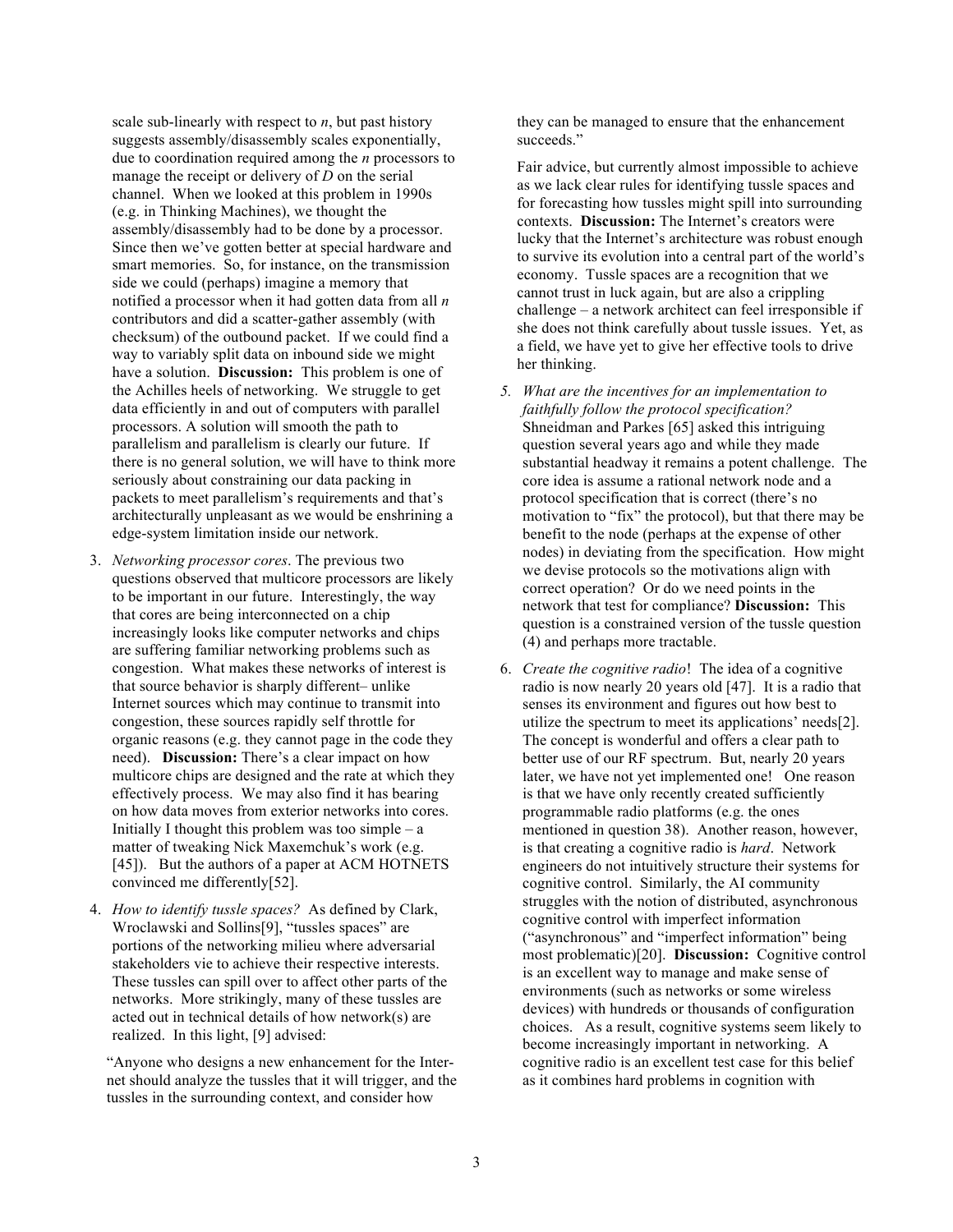potentially large (and measurable) benefits in network performance.

- *7. Platform*-*independent link and media-access specification language?* The challenge is the following: when a software radio arrives in a new location (imagine encountering the first base station in a new country) we would like to tell the radio the protocol(s) it should use. Because this is a world of software radios, where we expect a profusion of protocols and rapid innovation, it is possible that the protocol in use is one the radio has never encountered before. So we would like a specification language that the radio can compile/interpret/reduce such that the radio can, in real-time, begin using the protocol(s). There's a wide range of choices about how one might solve this problem, ranging from a virtual machine model (something akin to Java for a radio) to a formal specification language that can be compiled by each radio to work on the radio's specific hardware. It is a difficult problem that requires a good understanding of what is possible in programming languages as well as a good understanding of RF physics, media access and the range of choices in how to implement a software radio. **Discussion:** This problem comes originally from the field of software radios but is now also relevant to optical networks (see question 33). It has received almost no attention – probably because the most prominent software radio system (JTRS) assumes that protocols are well known and registered in advance. Given the diverse research spaces (languages, RF physics, radio implementation) touched by this problem, even partial solutions are likely to yield important insights into the challenges of programming radios. For an example of the kind of impact that trying to program physics can yield, look at the Claytronics program at CMU and its programming languages, MELD[3] and LDP[17]*.*
- 8. *Accurate wireless simulation*? The wireless field has a serious problem. Wireless researchers do not trust their analytical models and do not trust their simulators. We desperately need an open simulation platform, whose results have been field confirmed, that researchers can use and whose results will be accepted. Imagine a simulator that accurately traces how several dozen concurrent signals propagate over a terrain (no unit circles!) and accurately estimates the combined signal each receiver experiences. There is confidence that such a simulator should be possible – we have been doing it with emulators (which run real radio software over an accurate RF emulator) for several years. Yet somehow we have not made the jump to simulation. **Discussion:** The lack of a simulator has led to a poisonous situation in wireless research where surprising results are often dismissed because either (a) the handful of radios a researcher can afford is "too

few for a useful result"; or (b) "the simulation results cannot be trusted." Finding the right simulation paradigm and showing it works would get the field past this painful dilemma.

- *9. How much bandwidth can we utilize with ambitious wireless spectrum sharing and reuse?* We know that the wireless spectrum is woefully underutilized[42]. How can we exploit the unused and underused spectrum effectively? There are various suggestions for modest amounts of highly constrained reuse. The goal here is to envision a broad range of sharing – in the extreme, assume a radio that can tune over the entire RF spectrum and can change its MAC, power levels, directionality and coding. What could you achieve? Observe that one can go at this problem multiple ways. One could measure the spectrum in some locations and then compute, using different sharing approaches, how much capacity could be used (expressing the result as a bit rate would likely be most effective). Or one could implement a radio that is ambitious in its spectrum sharing and demonstrate sharing in the real world. **Discussion:** This problem is deceptive. It appears, on its face, to be a straightforward, if challenging, problem of measurement and implementation. At its heart, however, is a difficult question: what is the optimal strategy for a radio under a given set of RF conditions and traffic demands? Determining an optimal strategy (given many possible criteria for optimization including robustness of connectivity, bit rate, and fairness of sharing) and then determining how to implement and measure for it is a problem almost completely unexplored. The only results I've seen so far are a recent small study that highlights just how much we can learn[35] and an overview of possible strategies[77].
- *10. Shared security for slices?* There is a network virtualization architecture that posits we can run multiple communications protocols in parallel in a network[70]. Each suite of protocols gets its own fraction, or *slice*, of the various pieces of network hardware such as routers and fiber optic links. This concept is enabling the creation of GENI and is also being pursued by several leading researchers. One of the challenges for slices is the security model. It is entirely possible that distributed applications may participate in multiple slices concurrently, which suggests that each application is only as secure as the least secure slice it participates in. A possible solution is to devise a security architecture that works across multiple slices. A cross-protocol, cross-network security architecture if you will. This idea is less quixotic than it sounds. Having watched security systems be devised for diverse protocols, my experience is that they share a common set of features.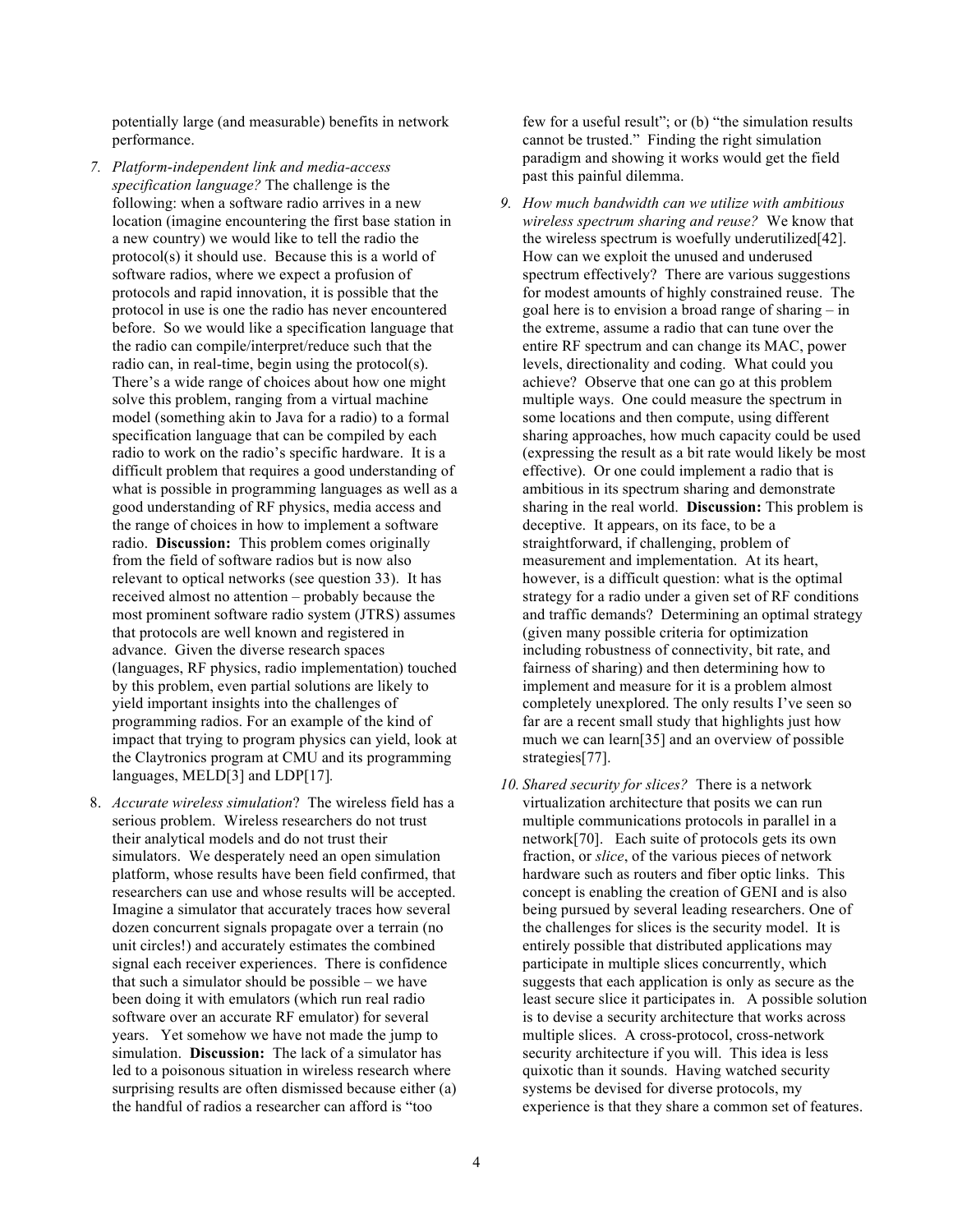**Discussion:** In the short-term, this result would be tremendously valuable to GENI and others experimenting with sliced architectures. The longterm impact is likely to be learning how to map security concepts consistently across the disparate technologies and protocols.

*11. How should we compare network topologies?* This question has many forms. For instance, given two topologies of similar size (edges and nodes), how similar or different are they? Similarly, given two topologies of different size, how similar are they? **Discussion:** These kinds of questions arise in many situations, including sampling (is this part of a network we sampled representative of the whole network?), straightforward comparisons (if this algorithm works well on this network, will it work well on that network?) and cross-field studies (e.g. how similar is this comms network to that biological network?). Having a common metric, or two or three metrics, each imperfect but at least ones we understand, would be a valuable contribution. For a starting point, see[73].

#### **4.2 Opening new doors**

A feature of obstacles is that we can see (or think we can see) what the future will look like if the problem is solved. Many research problems, however, do not offer a clear vision of the future they enable until they are solved. Metaphorically we have to open the door (solve the problem) to truly understand what is on the other side. An example is the discovery of self-similarity of network traffic[38]. Until that work came out we did not know if we simply needed to tweak traffic models or whether there was something more serious that caused traffic predictions and real network traffic to diverge.

*12. Topology over time?* Consider the following abstraction of a computer network: it is a varying graph, a collection of nodes that are interconnected by some set of arcs and allow the arcs to change over time (e.g. some arcs may be removed, others may be added, as time goes on). Can we say anything useful about how the graph evolves? For instance, can we classify certain types of changes as retaining connectivity and others as disturbing connectivity, either in the entire graph or in sub-graphs? **Discussion:** One can make this problem relatively tractable (classification based on what we observe in practice) or very difficult (classification of three dimensional manifolds  $[e.g. time + 2 dimensions]$ is an incompletely solved problem in topology). While expressing the problem in terms of manifolds may make the problem sound esoteric, it is actually highly practical. Solutions could influence how routing protocols cluster portions of the network (e.g. create clusters that are maximally more robust to link outages) or give us greater insights into when "graceful restarts" of network devices are appropriate and feasible (cf. [49]

but also imagine how one might engineer graceful restarts for route servers such as [7]).

- *13. Distributed quantum computing*. Researchers are putting the finishing touches on quantum repeaters – devices that enable the transmission of quantum state over long distances[71][72]. This development raises the possibility that if and when quantum computers appear, we could have distributed quantum systems. To my knowledge, no one has looked at the question of what kinds of problems might want to be solved by a distributed quantum system. How might we assign the problems to the various quantum computers? What is the quantum equivalent of mapreduce[16]? Do we prefer hundreds of identical quantum computers or do we want collections of diverse quantum computers, each tuned for different types of quantum computations? How do we move information between machines and aggregate and refine results? **Discussion**: Assuming quantum computers happen, research on this problem will enable us to create quantum computing clusters and generally do distributed quantum computing. Whether quantum computing will be close enough to standard computing that distributed quantum computing is desirable or useful is, of course, an open question and likely one of the answers generated by pursuing this research question.
- 14. Ar*e there any new addressing paradigms beyond the four we know (unicast, multicast, broadcast, anycast)?* This may seem like a quixotic question. There's an impulse to assert these four are the complete set but it is worth remembering that we started 40 years ago with just unicast and broadcast and found multicast<sup>3</sup> and anycast[53] along the way. **Discussion:** If we find new addressing paradigms, we will likely find a beneficial use for them. The initial reaction to both multicast and anycast was that they were unneeded optimizations and yet both have important roles in today's network. If there are no other paradigms, we will have more firmly bounded the scope of routing and addressing problems.
- 15. *Get rid of unicast addressing*? This problem has been a popular conversation over beer at a pub for years, but I've yet to see a rigorous approach. The central idea is that many of our networks are intrinsically multicast (wireless, free space optical, and coax plants such as classic Ethernet and some cable installations) and many other technologies could be multicast (fiber). In a world of unicast addressing, to paraphrase Van Jacobson, an intrinsically multicast medium means that

l

<sup>&</sup>lt;sup>3</sup> The precise origins of multicast addressing are unclear. In was not in the original Ethernet design[46] but was in the 1980 IEEE Ethernet specification. As best I can tell, the idea was initially developed by Mockapetris and Farber in their work on the distributed computer system (DCS).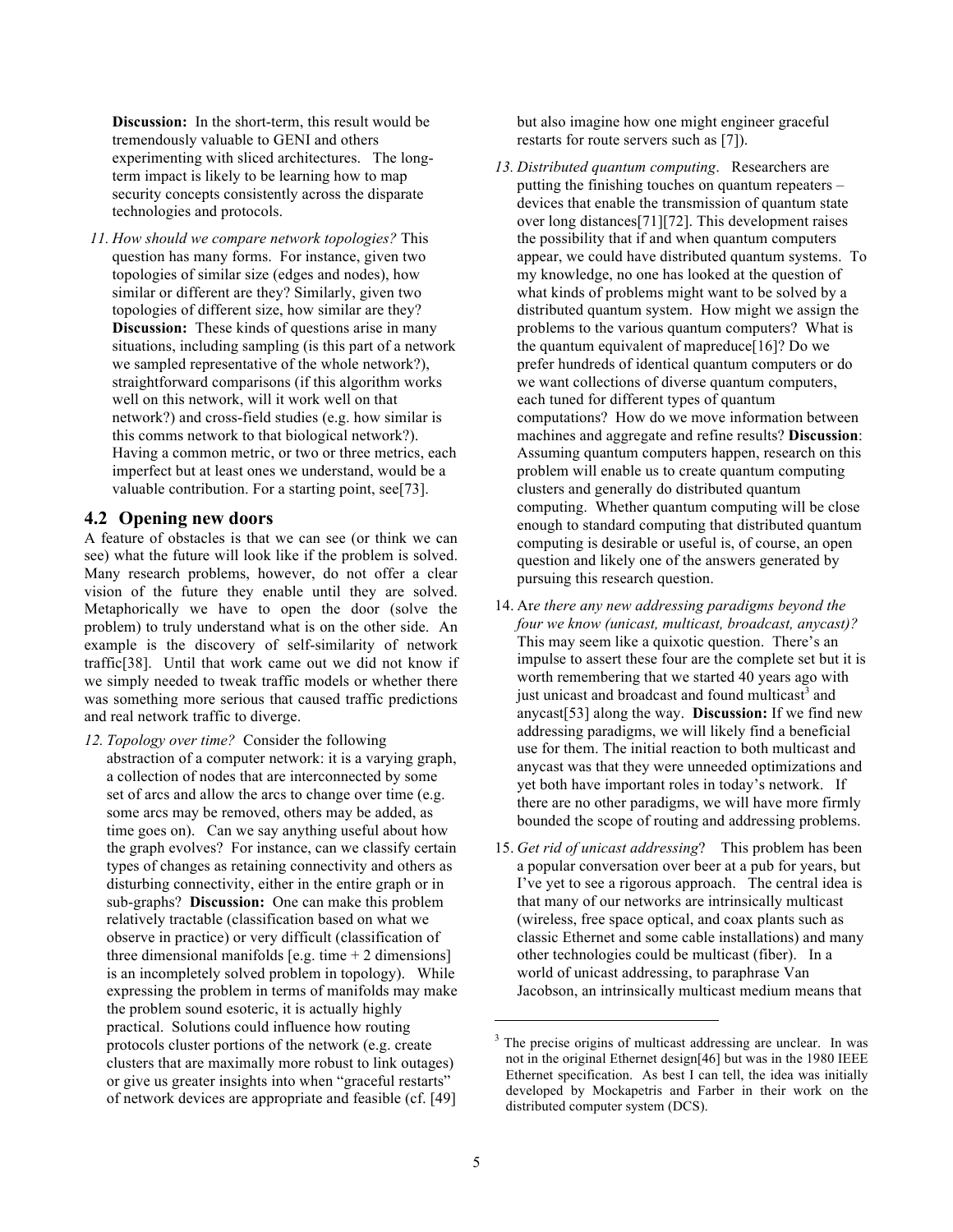when you transmit a packet on a network, 100 nodes receive the packet, and 99 immediately drop the packet because it isn't addressed to them. We know that's wasteful (cf. network coding for one way to try to take advantage[1]). What if you radically rethought networking so that this never happened? Eliminate unicast addresses and get rid of the notion of connections between two end-points. Everything is multicast (maybe you broadcast too, or maybe you don't). What does the network look like? Is routing simpler? Can one create a valuable network that serves a wide range of applications without implicitly recreating unicast? **Discussion:** This work is definitely "clean slate" network architecture as it could enable a new style of networking and transform how we think of routing and addressing. Or if we find ourselves forced to implicitly re-create unicast, it would tell us that unicast is central to networking (that's where pub conversations usually land).

- 16. *Transient network addresses*. Another fun pub conversation. Suppose that network addresses are transient and perhaps, even, flat (have no topological information in them). An application can create a new network address anytime it wants and discard it anytime. The cost of new address creation is low enough you can imagine changing it every transaction (e.g. each web page download). While in use, the address is unique (no two nodes are using the same address at the same time). In a client-server world, this abstraction is useful for clients. Can we make it work for servers too? What routing infrastructure is required for transient addresses to work? **Discussion:** The reason this topic is a fun pub conversation is that it smashes any attempt to associate an address permanently with a name or an attachment point or a node[63]. That result has both intellectual impact (we keep stumbling over assumptions of permanence) and may have security and privacy impacts (the address tells you nothing about the opposite party so many techniques such as geographic mapping or address filtering stop working and more sophisticated techniques must be used to authenticate a party). What's more, there's reason to believe this problem is tractable: several researchers have recently produced results that suggest it might be possible to have flat addresses over parts of a network[33][59].
- *17. Tracing across multiple types of networks. Can we trace a piece of information as it is communicated via postal mail, a newspaper, the Internet, and social contacts?* While we like to think all information flows over the 'Net, a lot of information follows a richer set of paths, including hallway conversations, exchanges of papers, and telephone conversations in addition to packets over the 'Net. We can trace conversations within the 'Net (even if encrypted)[12] and we can trace

relationships in social networks (unencrypted). It would be a triumph for network science and perhaps also for time series analysis (question 34) if we could trace information across multiple networks, possibly inferring steps we cannot directly observe. **Discussion:** This problem is, of course, of deep practical interest to the military as it describes how insurgents pass information. The challenge is finding a unified way to represent the various networks that allows measurements from each network to inform a map.

- 18. *Resource auctions*. People are periodically interested in figuring out if ISPs could shift resources among each other in real-time (cf. the excitement when Enron tried to create a marketplace for bandwidth). While it is possible we could have network operations centers staffed by bandwidth arbitrage experts (the Enron model) it is easier to imagine that some amount of bandwidth/connectivity/dark fiber is shifted from one network to another automatically based on programmed guidance about availability and pricing. Imagine multiple private or public coordinated peering points[43] with big optical switches through which we can connect or disconnect networks in seconds (vs. the highly negotiated connectivity in such centers now). How might we structure auctions? Would it be useful? **Discussion:** Apart from the pragmatic benefits of being able to dynamically interconnect, I suspect there are some difficult problems in network economics and routing in this question. How do we dynamically price the value of being more closely connected? How do we ensure our networks take full advantage of the dynamic connectivity (e.g. how can we be sure that our routing protocols won't simply continue routing all traffic over previously existing paths)?
- 19. *Where should the network "waist" be*? A feature of the network architectures of the 1970s and 1980s (which includes the architecture of today's Internet) is a "waist" in the network stack. The waist is the central, largely unchanging, API above and below which innovation is enabled. We understand, pretty well, how to handle a waist placed at layer 3 (IP in the Internet, CLNS in OSI, the PUP layer in PUPNET, etc.). But newer architectures are proposing to move the waist up (e.g. content networks[68] and HTTP[58]) or down (e.g. virtualization architectures[70]) and we don't really understand the consequences of moving the waist. What are the tradeoffs? What problems become easier or harder to solve with the waist in a different place? A question in the same vein that I've recently been asked is whether we can create a composable transport protocol, which adds and sheds functionality as it crosses network boundaries. **Discussion:** There are many network architecture questions that we still struggle to understand. I think the success of John Day's recent book[14] reflects the fact that John's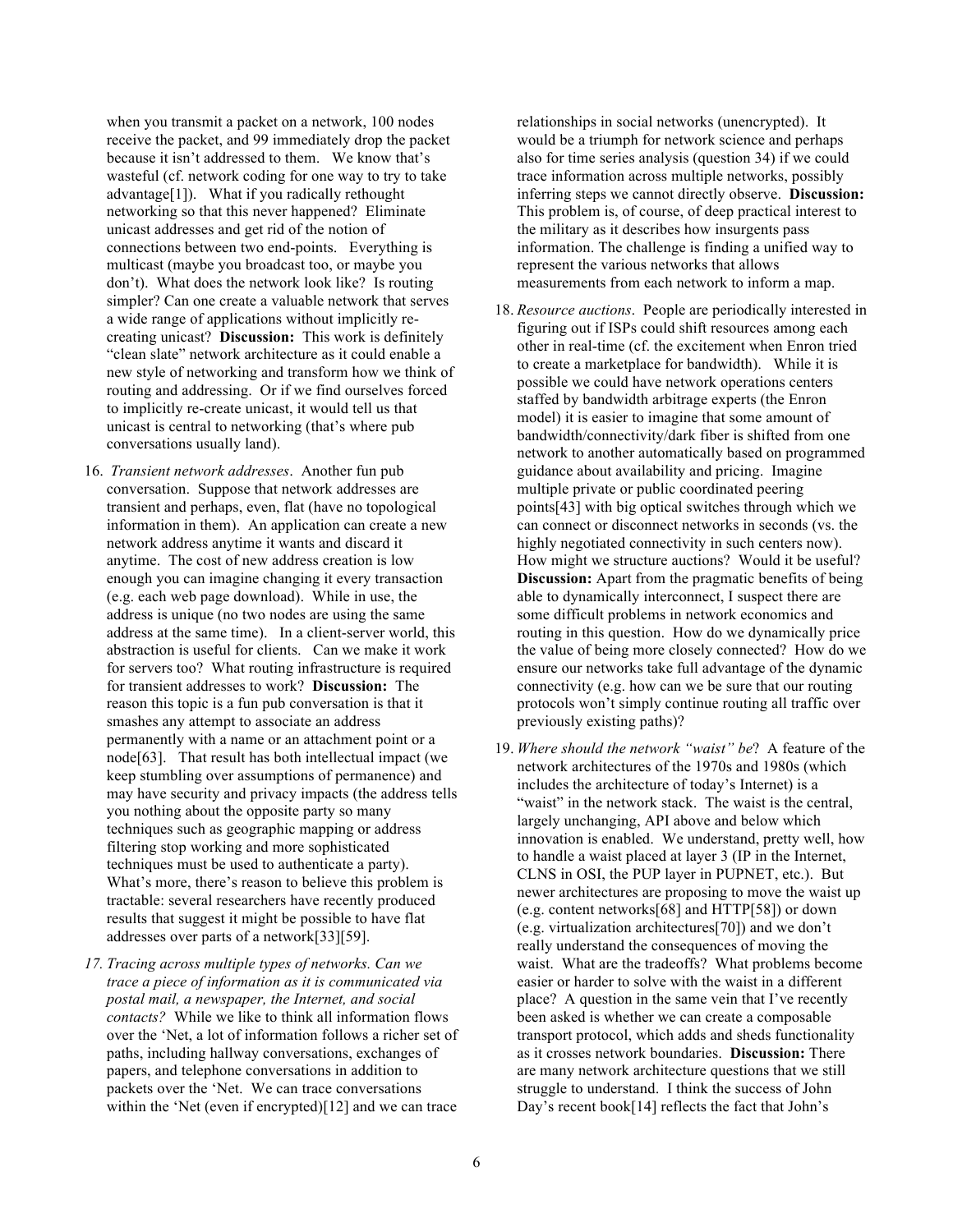willing to express some strong perspectives grounded in his long experience in the field. The question posed is one of the central architectural problems and has many consequences in how we architect networks in the future.

- 20. *Is there a formal theory for combining protocol elements*? Over the years the data communications community has shown tremendous skill at dividing protocols into distinct modules. Layering[15][77][8], of course, has been the primary tool but by no means the only one[27]. What we have been far less good at is putting the elements back together. There's been a steady if modest stream of work in "stack smashing" or "cross layering" that show substantial inefficiencies or even functional errors that result from layered architectures[41] (as well as one cautionary paper showing where cross layering can go wrong[32]). Can we create a theory for how protocols should be composed that either eliminates or, at least, exposes these inefficiencies? **Discussion:** This question is closely related to questions 19, but is more tactical (how best to implement protocols) rather than architectural. This question is equally important, however, as it guides us in how to create better implementations.
- 21. *Is there a theory of protocol decomposition*? This question may seem odd, given that the previous question stated that, as a field, we are good at decomposing protocols into modules. That decomposition, however, is for implementation and specification. The issue here is understand when a protocol has all the functions it must have and when it has too many functions or too few. Imagine if you will, asking how many degrees of freedom a protocol requires to realize congestion control. That's a wellformed question, but we have no method for answering it. **Discussion:** Of all the questions in this list, this question is, for me, the most difficult  $-I$  have no idea how someone might start to answer it and, as a result, hesitated to include it. The question, however, is clear, the research space is completely empty and the results would become an integral part of how we devised protocols in the future. How could I leave it out?
- 22. *Are there cooperative protocols above the physical layer?* There's a substantial body of work showing that wireless networks can perform better if nodes help each other[51] – e.g. a node off to the side echoes what it hears from a sender in order to improve reception at the receiver. For the most part, these are physical layer improvements (perhaps coordinated with the media access layer). Is there a role for similar cooperation at higher layers? At first this may seem impractical, as most higher layer communications is point-to-point. Yet many servers often work together to deliver a web page and many servers work together to deliver an

email. The step from collaboration to cooperation would seem small. **Discussion:** Like several other questions, answering this question would extend our understanding of communications and expand our palette of techniques for realizing protocols.

- 23. *Ensuring we send the most important piece of information in the next message*. This problem is best illustrated by two examples: (1) suppose you have received four out-of-order data segments – which three should you acknowledge in the next selective acknowledgement (SACK) to maximize throughput? And (2) what ordering of information in an HTML document will allow a browser to display the information fastest? We think we have solutions to these individual problems (see [44]for throughput and the HTML specification intentionally puts style and framing attributes near the front of the document), but the general problem remains unstudied. The essential step would seem to be to recognize not all bits (or data) are equal and crafting some way to assess the benefits of sending one set of bits vs. another. Game theory and semantic information theory seem likely starting points. **Discussion:** This is another question in how to design protocols, but its focus on what is transmitted gives it a focus that may make it more tractable.
- 24. *A new paradigm for network management*. There's broad agreement that today's network management paradigm is broken. I say that as someone intimately responsible for that broken paradigm. Today's network management has at least two serious deficiencies: first, it is a method for raw data gathering – gathering without understanding; and second, it is focused on delivering data to management centers, when it is now recognized that management data is of great value to individual users. For those who would worry that delivering management data to users is commercially not viable – Dave Clark's *why* button[10] suggests that giving users at least some data will reduce demands on user service organizations. **Discussion:** I hesitated to include this question. That there is a rich, unexplored, research space and ample room for good ideas is clear. The challenge is that network management, as a field, is notorious for its failure to reward talent.
- 25. *Tearing down network management silos*? For several decades, we have divided network management into four or five distinct silos. The current set is Operations, Administration (and Accounting), Maintenance and Provisioning. Each silo tends to have its own tools, its own databases, and its own way of doing business. This leads to situations where multiple databases contain information about what software version a device is running. This situation is especially silly as the only place that truly knows what software version is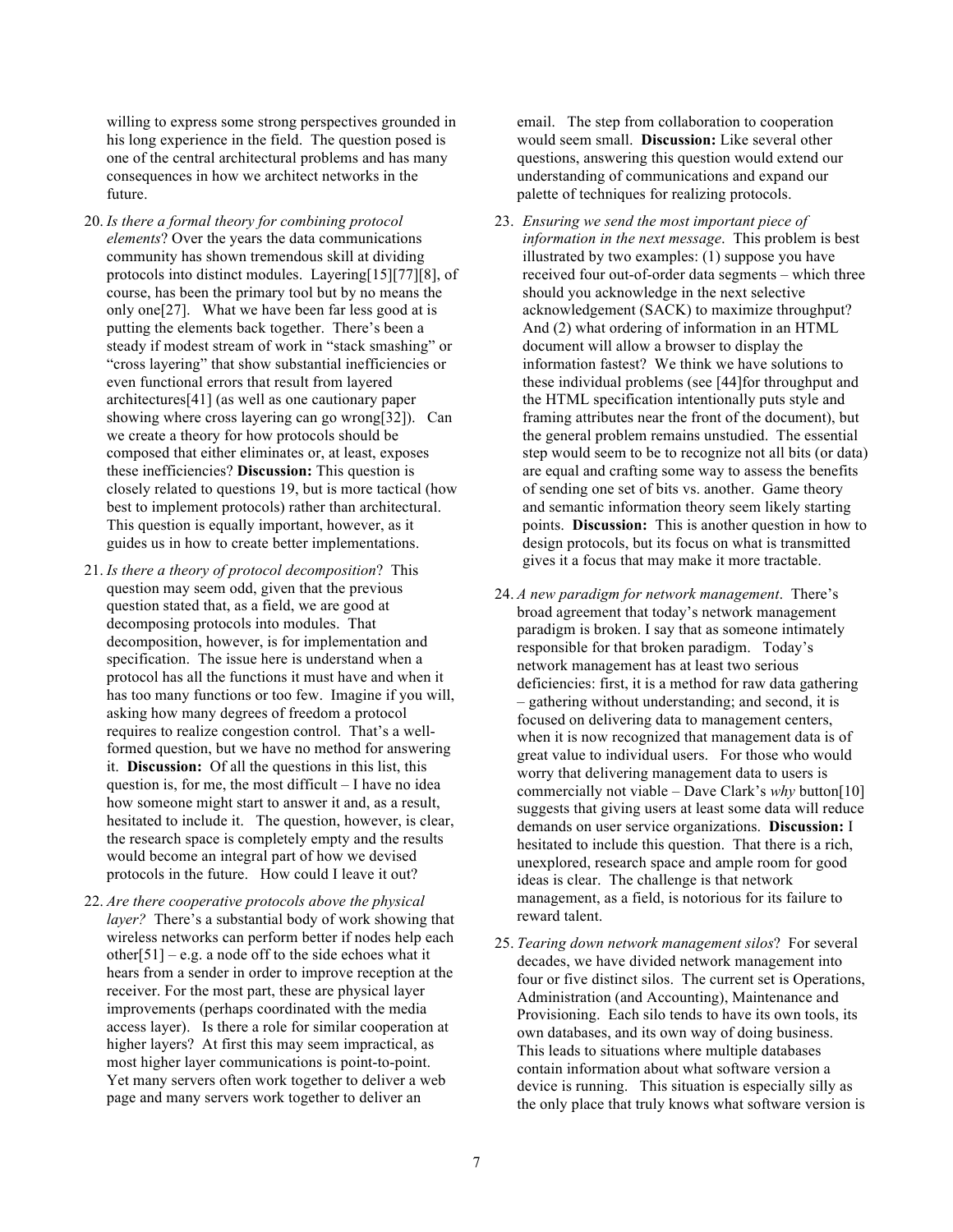being run is the device itself. Can we develop an integrated approach that is more efficient and less redundant? **Discussion:** All the comments about network management in question 24 also apply here, with one important distinction. It is clear that network operators and equipment makers realize there's an issue here and periodically begin to offer money for research ideas. Popular wisdom is that network costs scale with the cost of paying people to manage them[60] and so everyone sees a chance to reduce costs in a new network management structure. So there's a bit less risk.

26. *Can we develop a new model for security analysis?* Currently we analyze the security of systems (and networks and protocols) using two methods. One can be described as reactive: see what the opponent does and devise some way to counter. The other is a relatively formal process descended from the U.S. government's Rainbow series of reports. Both approaches have limitations. The reactive model is not designed to lead to secure systems. At best it allows us to patch the systems we have. The formal model supports the creation of secure systems but like most formal systems it is time consuming to employ and is designed to produce a binary result: secure or not secure. It is not a system designed to allow the discussion of alternatives or risk tradeoffs. What we would like is an approach to security analysis that enables us to straightforwardly evaluate tradeoffs in a well-defined (e.g. formal) context and to do so quickly and easily. **Discussion:** It is widely accepted that we need "better" approaches to security. At the same time, there's considerable skepticism that either current approach to security analysis will help us find such a new approach. Yet there's currently optimism (perhaps misplaced) that we could devise a new analytic model, one that might allow a reasoned reframing of the question of what it means to be "secure."

#### **4.3 Understanding a solution space**

Sometimes in data communications we find ourselves with some interesting, even surprising, results that create a whole new set of questions that we must answer if we are to fully understanding the implications of the results. An example from another field is high-temperature superconductivity: up until 1986 no one believed superconductivity was possible at temperatures over 30 degrees Kelvin, then Bednorz and Müller[5] demonstrated superconductivity at higher temperatures and the field had to completely rethink the topic.

27. *How can we optimize energy use in a single-hop wireless network (e.g. a base station and edge node network such as WIFI or the cellular phone system)?* There's a general agreement in the research community that the best approach to energy efficient

wireless networking is to turn off the radio when it is not in use. There have been several papers looking at how to intelligently turn the radios on and off in sensor and multi-hop ad-hoc networks[73][61]. But almost no one has looked at the problem for the most common case, a single hop environment using a base station (an exception is [30]). The problem is intriguing, especially as its solution is probably asymmetric: the base station has a power source (it is plugged in) while the clients are typically running on battery power. So a scheme that reduces energy consumption more in clients is probably desirable. At the same time, the base station's possible ability to serve as a centralized controller makes the problem easier than the distributed schemes required for ad-hoc and sensor networks. Note that WiFi has power mechanisms that can serve as a starting point for experimentation. **Discussion:** The commercial and social impacts are likely to be large, as wireless is on a trajectory to be a major consumer of battery power in devices. More efficient wireless means longer battery life for PDAs and other consumer products. Intellectually, the impact of the result on other research would seem to depend on how distinct the solutions are from the excellent results that are being achieved for multi-hop ad-hoc networks (question 29).

- 28. *Protocols for continuously disrupted networks*. Today's networking protocols, even those such as Disruption Tolerant Networking (DTN) protocols, all assume that much of the network is stable, where by stable I mean that links are usually up or, at least, are operating on predictable schedules. What if we upended that assumption and replaced it with the assumption that most (all?) of the network was composed of links that were often down and whose periods of "good" operation are highly variable (in particular, can be quite short). How would we optimize data communications protocols for such an environment? **Discussion:** This question is intended to be the big and logical next step from two lines of research. One is research into disrupted edge networks (e.g. the DARPA SAPIENT program which found that an edge network that was down 10% of the time often caused the TCP/IP network to be down 50% or more and sought to reduce the penalty of downtimes). The other is research in networks for the other 3 billion (citizens of 3rd world countries with limited communications resources).
- 29. *What happens if we give radios multiple power levels (on, off, and one or more intermediate power modes)?*  Jason Redi has developed a wonderful radio (now in its  $3<sup>rd</sup>$  hardware generation) with three power levels (on, off and a low power "doorbell" mode that you can "ring" to tell a radio to wakeup) and shown it consumes 99% less energy with only slightly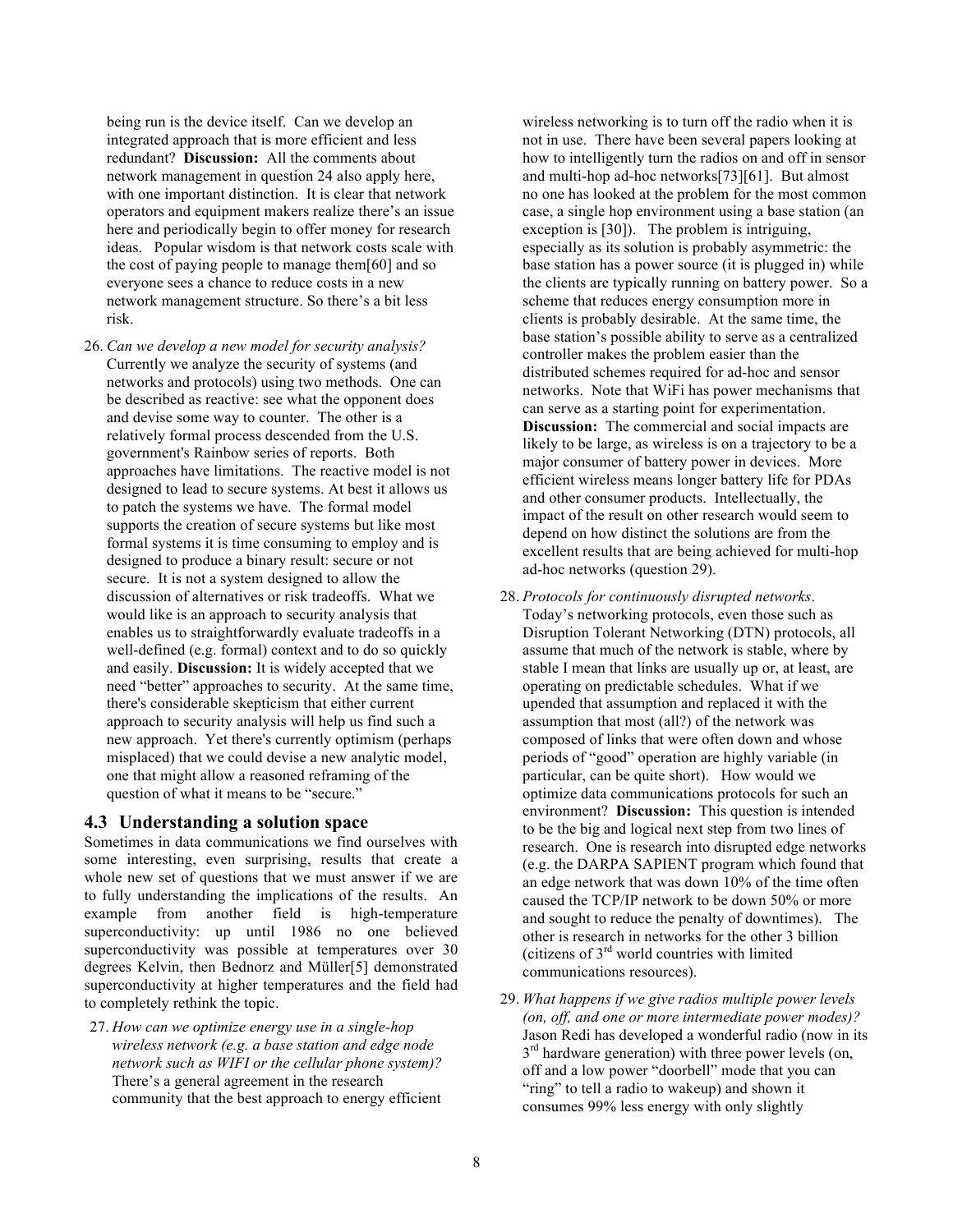increasing delays for a range of traffic scenarios in multi-hop networks[61]. It is a wonderful result but it is also a point solution that begs for broader study. Is three modes the right number? Are there better algorithms for determining when to wake up a radio using the doorbell? **Discussion:** As we build low energy radios we need a roadmap that allows a designer to understand the energy tradeoffs of various decisions. Done right, this work will give us that roadmap and may open the door to even greater energy efficiency (99.99% anyone?).

- 30. *Packet headers for energy efficiency?* One feature of Redi's radio is that he was able to reduce energy costs by shortening the packet preamble. That's a reminder that, especially when sending small amounts of data, there's a tremendous overhead in preambles, MAC headers and trailers, and Internet packet headers. Years ago when bandwidth was short, we developed efficient methods for header compression on serial links[28]. Do the same techniques work when we seek to optimize energy use on inherently multicast wireless links? (The informal consensus appears to be "no"). If not, what is the right approach? Is there a complementary role for network coding? **Discussion:** Energy efficiency is a challenge at every layer in the protocol stack (cf. [62]) and I think this problem is likely to yield insights about energy efficient protocol design.
- 31. *What should be our standard traffic model for energy efficiency measurements?* A nasty problem in evaluating energy efficiency schemes is that, currently, we have no standard for traffic. Anyone is free to choose a traffic pattern that makes a proposed scheme look good. What should our standard traffic pattern(s) be? **Discussion:** Benchmarks all too often end up being gamed (manufacturers find ways to optimize to the benchmark). However, this early in the study of energy efficiency, I believe that having a common set of tests would be valuable. Defining a test, or suite of tests, that accurately captures the different ways networks are used (high load, low load, more or less bursty loads over various timescales, etc.) is likely to require both careful measurement and analytic research and, if successful, will enable the community to more effectively analyze the merits of various proposals (essential to moving forward).
- 32. *Designing a control channel for spectrum sharing*. Assume you have a collection of software-defined or software-determined radios in an area. How do they discover each other and decide how to divide up the spectrum among their applications? How do new radios entering the area learn of the current spectrum allocation and negotiate on behalf of their applications? One possibility is that the radios

dynamically find each other, scanning the spectrum until they rendezvous – but the general version of this problem seems unsolvable. So most people I talk to assume that there will be some chunk of the spectrum, some frequency, defined as the control channel on which radios rendezvous. Furthermore, since this frequency is likely to be valuable (a frequency that is robust to fading etc.), the channel bandwidth is likely to be small. The question, then, is what protocol do we run on this channel and what does it do? For instance, is the channel simply where two or more radios find each other, and then they move to another frequency to exchange spectrum maps and agree on spectrum use? Or do we do everything on the control channel, so that newcomers and passive devices can just tune in and learn what to do? Two useful studies are [2], which assumes the control channel is locally assigned (I prefer to assume a national or regional assignment) and [64], which tries to think about how little information to exchange on a bandwidth constrained control channel. **Discussion:** The answer to this question would appear purely pragmatic – enabling better spectrum sharing. But I suspect the work also may yield insights into how to parsimoniously describe how the spectrum is being used. Also, while I note the rendezvous problem (find a common channel in a noisy dynamic spectrum where two radios' ranges partially overlap) appears insolvable, no one has (to my knowledge) proved it cannot be solved and I would be delighted to see a solution.

- 33. *Software-defined optical devices?* The optical communications community has been building progressively more configurable termination devices in recent years. The most sophisticated devices are arguably, nascent optical versions of the radio ASIC discussed in question 38. Interestingly, however, the optical communications community does not talk of programmability or real-time reuse of optical pass bands the way the radio community speaks of programming RF. I suspect (perhaps wrongly) there is a chance for cross-fertilizing ideas here and those ideas may lead to even more powerful ways to use optical fiber. **Discussion:** Fiber optic communication will remain a crucial part of our communications infrastructure for the foreseeable future. This research question seems likely to provide useful observations about how fiber optic communication could evolve.
- 34. *How much information can we extract from a time series?* Over the past several years there's been a trickle of papers showing that if you simply record when you see a packet and, sometimes, where the packet came from, you can extract an extraordinary amount of information from the resulting time series. For instance, you can determine the topology of a wireless network[12], you can learn what applications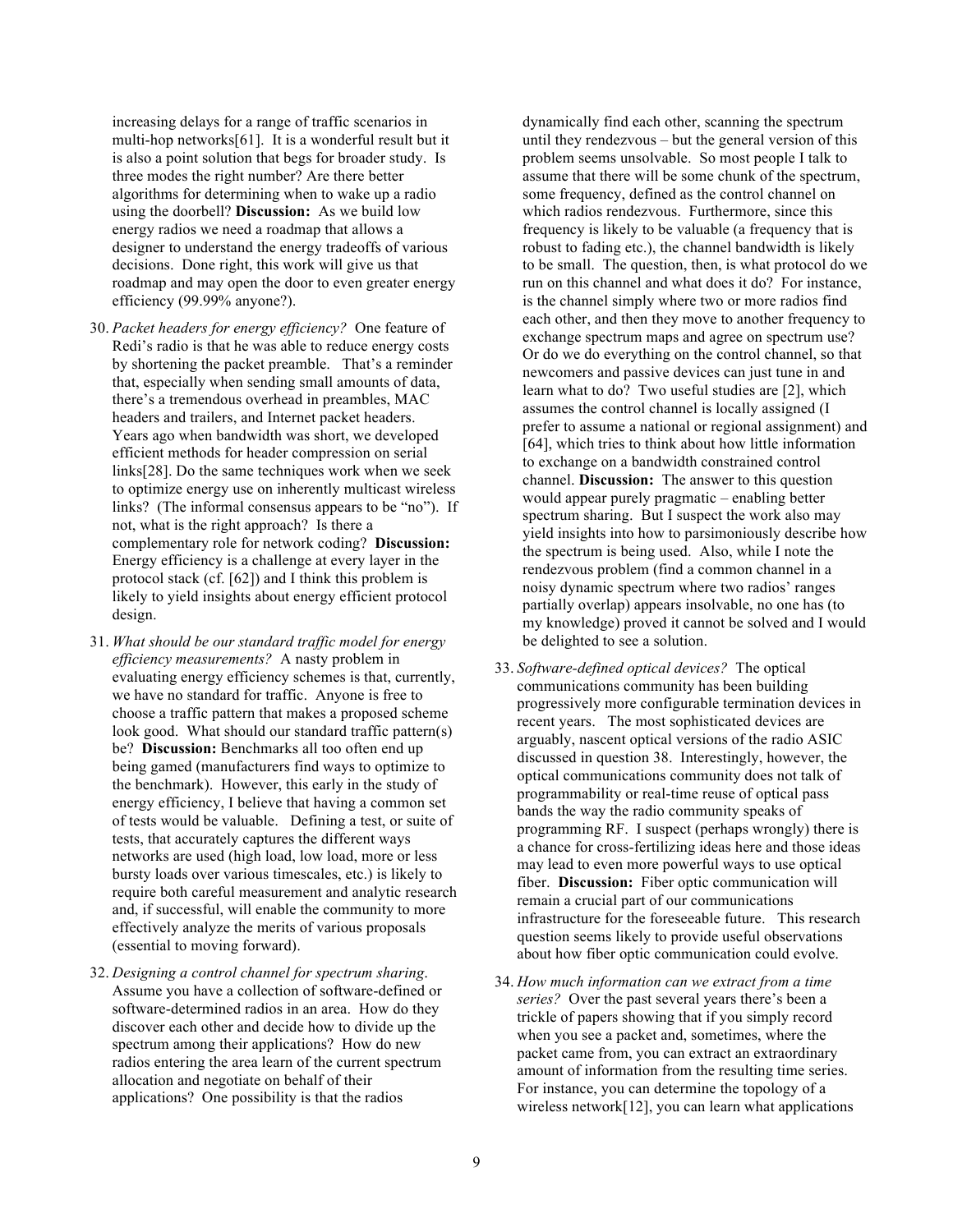are present on the network[54], and how many sources<sup>[26]</sup>. There are suggestions that one can decompose an aggregate time series into the individual time series of the constituent conversations (the one hypothesis I know requires that the individual conversations' traffic be max-plus linear and mirabile dictu, TCP is max-plus linear[4][11]). How much more can we learn from simple times series? **Discussions:**  There are several potential impacts of this work. First, it may make certain problems in network measurement easier because we will have to collect substantially less information from each packet to learn what we need to know. Second, there are implications for protecting encrypted traffic from traffic analysis. Third, there's been a hint in some work of underlying network "truths" – trial uses of principal component analysis on time series suggest only a handful of uncorrelated variables almost completely explain traffic timing[37]: what are those few variables and what do they tell us about our networks?

- *35. How do we place information in a network so that users can access it efficiently?* The problem of locating information is the question one asks after creating a search engine. We have very successful search engines. Yet we are still struggling with information placement. Akamai has created one very useful solution. Peer-to-peer networks have created another. Jacobson's Content Centric Networks[68][29] is yet another, and Delay Tolerant Networks offer a fourth[18]. Cloud computing still needs a data placement model[69]. What is interesting to me is that each of these approaches to information placement has spawned or is in the process of spawning a tremendous amount of research.<sup>4</sup> Yet much of this research is disjoint. That suggests to me that the research space here is still imperfectly explored and that there are likely other information placement approaches, and perhaps the possibility of a unified approach to data placas yet unidentified that will yield new insights. **Discussion:** This research question is, more than most in this list, a hunch based on my sense of the research space. My hunch is that either studies in additional types of information placement, or work on unification (finding out how to express the different schemes as points in a unified model), would be informative and offer us a rich set of follow on problems to study*.*
- 36. *Protocol verification*. Protocol verification, as a field, is deeply frustrating. Once in a while we see a paper that reminds us that verification gives us a unique perspective on a protocols – through the use of formal

 $\overline{a}$ 

analysis, they allow us to see bugs and deficiencies and limitations that we did not see before[25][31]. Yet the effort required to verify a basic protocol such as TCP is huge and so time consuming that protocol designers simply accept they cannot make verification a standard part of creating a new protocol. How do we make progress in making verification easier to do? And does protocol verification have more relevancies as we look at exchanging/defining lower-layer protocols in software-defined radios? (See question 7). **Discussion:** The benefits are, I hope, obvious and the research space, while certainly well traveled, continues to offer periodic new insights. The big concern here is that talented people have been slogging at this problem for many years and progress is slow. There is, however, soon to be published work in semiautomatically identifying the most essential parts of software systems to verify (and focusing the verification on those parts) and perhaps this work can be transitioned to protocol work as well.

*37. What is the right abstraction for programming the cloud?* We have a few different paradigms for programming the cloud including mapreduce[16] and dryadlinq. They represent different mixes of expressiveness, power and safety. What are the merits of the different approaches? Are there other approaches we should approach? What answers change if we have homomorphic computing in our cloud[19] and wish to keep the type of computation we are doing private? **Discussion**: How we distribute computation across the net remains an important problem and one that we've yet to fully address. Mapreduce represented an important step forward and there are plenty more steps to take. From a communications perspective, it seems likely that the ways we choose to distribute computation may drive innovations or needs in the network.

# **5. Choosing another path**

In mathematics, it is considered a useful result to reprove a known result, using a completely different approach from prior proofs (e.g. a different branch of mathematics). In computer science, we similarly consider different paths to similar results – mostly notably in computer languages, where we examine different ways to express the concept of programming a computer. In data networking, we seem more reluctant to consider multiple approaches (indeed, we often seem stuck on two communications models). But there are some places where following a different path could yield tremendous insight.

38. *Creating a richly configurable radio ASIC*. The idea of a software radio is well established in the field. Software radios contain processors such as DSPs or programmable logic such as FPGAs and can be programmed to implement any physical and media access layer over virtually any frequency. Examples of

<sup>4</sup> E.g. "Peer to Peer networks" yields 1.8M references in Google Scholar. Content delivery network (which is what Akamai offers) yields 1.4M references.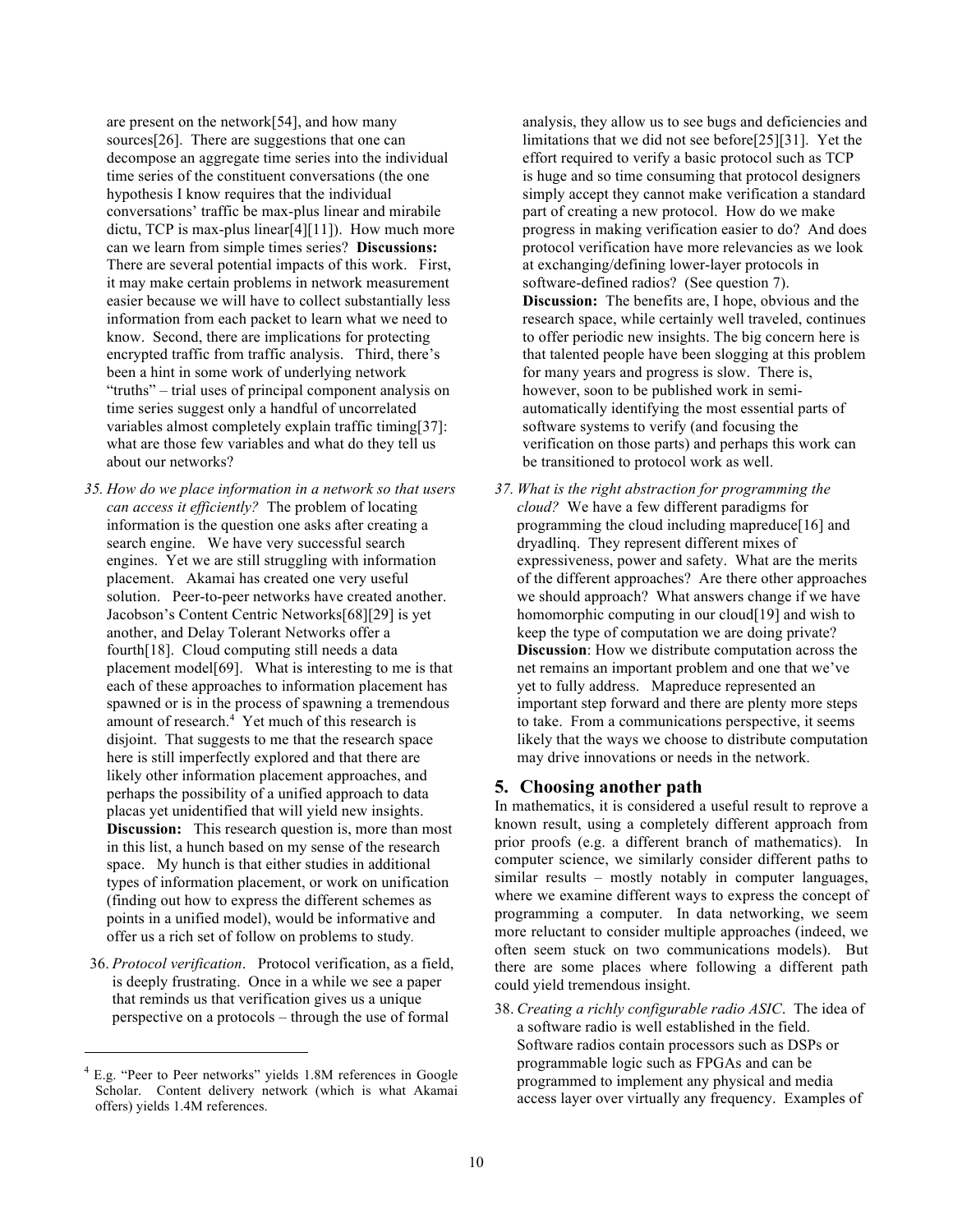such radios include the SORA, WARP, JTRS and WNAN radios.<sup>5</sup> But as these radios have matured there's been an interesting *sotto voce* conversation among radio designers arguing that we don't need to use software, that we could build a highly configurable radio that could do anything a software radio could do. Intuitively this sounds plausible. One could imagine implementing a QAM engine that could be configured to do any of {16,64,128,256}-QAM. Or one could imagine implementing the components of QAM such as a Fourier transfer engine. A configurable random number generator plus a table of frequencies might implement spread spectrum. But to really prove this is feasible, someone has to actually do it. **Discussion:**  The consequences of building this ASIC, if it proves possible, are surprisingly profound. First, it would bind what we know about RF physics and media access in one chip (suggesting a surprisingly contained research field). Second, there's reason to believe that such an ASIC would make the problems of both building a trusted spectrum agile radio and a cognitive radio easier[55].

- 39. *Mixing electrons and photons in optical transmission equipment*. For many years, the optical research community has sought to achieve all-optical networking. It has come close, developing densely packed photonic integrated circuits (PICs) but it is also clear that the inability to do optical regeneration means that optical equipment will continue to contain electronics in their data paths[6]. So how do we mix photons and electrons to give ourselves maximally useful optical networks? **Discussion:** Currently the intellectual leadership in this topic has passed to industry (e.g. Infinera Corporation). I think there are more challenges here than a product-driven organization can study and that good research will reveal insights that will enable us to better steer the future of optical communications.
- *40. Efficient backplanes with redundancy for clusters?* If you've ever seen a computing cluster, you've seen just how horrific the wiring is among the devices[21]. Equally sobering is the discovery that the typical wiring plan, designed to provide redundancy in case of failures, is a Banyan network with all the serious throughput limitations that are inherent in Banyan networks. We know how to design better networks inside a computer (cf. work on switched backplanes for routers twenty years ago[76][75]) and we need to figure out how to create similarly flexible networks distributed over space. **Discussion:** There are two contributions –

<sup>5</sup> Documentation for these radios consists of project websites. http://research.microsoft.com/en-us/projects/sora; http://www.darpa.mil/sto/solicitations/WNaN; http://warp.rice.edu; http://jtrsjpeo.mil

 $\overline{a}$ 

advancing the state of distributed switching (a hard problem [48]) and creating good cluster interconnection architectures (preferably with equipment that allows one to simply plug new equipment in and have the cluster auto-reconfigure itself – also hard).

# **6. ACKNOWLEDGMENTS**

I would like to thank Kilnam Chon, Jon Crowcroft, Michalis Faloutsos, Alden Jackson, Vikas Kawadia, John Wroclawski, several anonymous SIGCOMM reviewers and Grenville Armitage's research group at Swinburne University of Technology (who suffered hearing this list as a tech talk!) for their helpful comments and ideas.

#### **7. REFERENCES**

- [1] R. Ahlswede, N. Cai, S.-Y. R. Li, and R. W. Yeung, Network information flow. *IEEE Trans. Information Theory*, Vol 46 (2000), pp. 1204-1216
- [2] I. F. Akyildiz, W.-Y. Lee, M. C. Vuran, and S. Mohanty. NeXt generation/dynamic spectrum access/cognitive radio wireless networks: a survey. *Comput. Netw*. 50, 13 (September 2006), 2127-2159. DOI=10.1016/j.comnet.2006.05.001 http://dx.doi.org/10.1016/j.comnet.2006.05.001
- [3] Ashley-Rollman, M.P., Lee, P., Goldstein, S.C. Pillai, P. and Campbell, J.D. 2009. A Language for Large Ensembles of Independently Executing Nodes. *Proc. Intl. Conference on Logic Programming (ICLP '09)*.
- [4] Baccelli, F. and Hong, D. 2000. TCP is max-plus linear and what it tells us on its throughput. In *Proc. ACM SIGCOMM 2000*. (Stockholm). 219-230. DOI= http://doi.acm.org/10.1145/347059.347548
- [5] J. G. Bednorz and K. A. Mueller (1986). Possible high TC superconductivity in the Ba-La-Cu-O system. *Zeitschrift für Physik B* 64 (2): 189–193.
- [6] Beeler, C. and Partridge, C. 2009. All-Optical Computing and All-Optical Networks are Dead. *Queue* 7, 3 (Apr. 2009), 10-10. DOI= http://doi.acm.org/10.1145/1530818.1530830
- [7] Caesar, M., Caldwell, D., Feamster, N., Rexford, J., Shaikh, A., and van der Merwe, J. 2005. Design and implementation of a routing control platform. *Proc. 2nd Conf. on Networked Systems Design & Implementation* - Volume 2 (May 02 - 04, 2005). USENIX Association, Berkeley, CA, 15-28.
- [8] Chiang, M., Low, S.H., Calderbank, A.R. and J.C. Doyle, J.C. 2007. Layering as optimization decomposition: A mathematical theory of network architectures. *Proc. IEEE*, 95, 1, (Jan 2007), 255-312.
- [9] Clark, D. D., Wroclawski, J., Sollins, K. R., and Braden, R. 2002. Tussle in cyberspace: defining tomorrow's internet. *Proc. ACM SIGCOMM 2002*. (Pittsburgh, USA, August 19 - 23, 2002). 347-356. DOI= http://doi.acm.org/10.1145/633025.633059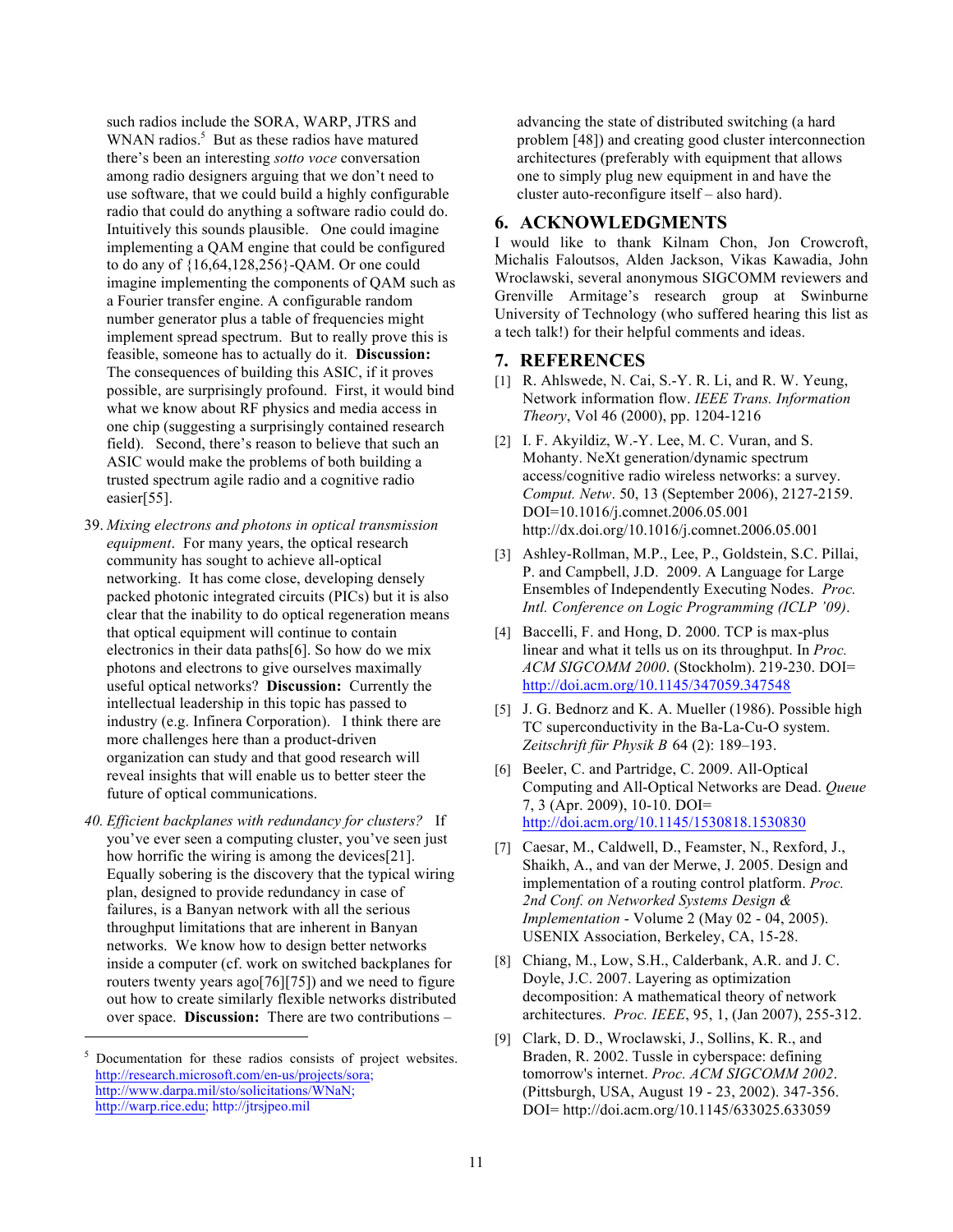- [10] Clark, D. D., Partridge, C., Ramming, J. C., and Wroclawski, J. T. 2003. A knowledge plane for the internet. *Proc. SIGCOMM 2003.* (Karlsruhe, August 25 - 29, 2003). 3-10. DOI= http://doi.acm.org/10.1145/863955.863957
- [11] Cohen, G., Dubois, D., Quadrat, J., and Viot, M. 1985. A linear-system theoretic view of discrete even processes and its use for performance evaluation in manufacturing. *IEEE Trans. Auto Control*, Vol. 30 (1985), pp. 210-220.
- [12] Cousins, D., Partridge, C., Bongiovanni, K., Jackson, A.W., Krishnan, R., Saxena, T., and Strayer.W.T. 2003. Understanding Encrypted Networks Through Signal and Systems Analysis of Traffic Timing. *Proc. of IEEE Aerospace Conf.*
- [13] Crowcroft, J. 2008. Cold topics in networking. *SIGCOMM Comput. Commun. Rev*. 38, 1 (Jan. 2008), 45-47. DOI= http://doi.acm.org/10.1145/1341431.1341440.
- [14] Day, J. 2008. Patterns in network architecture. Prentice Hall (2008).
- [15] Davidson, J. Hathaway, W., Postel, J., Mimno, N., Thomas, R., and Walden, D. 1997, The ARPAnet telnet protocol: its purpose, principles of implementation, and impact on host operating system design. *Proc. Fifth Data Communications Symposium*. 1977.
- [16] Dean, J. and Ghemawat, S. 2008. MapReduce: simplified data processing on large clusters. *Commun. ACM* 51, 1 (Jan. 2008), 107-113. DOI= http://doi.acm.org/10.1145/1327452.1327492
- [17] De Rosa, M., Goldstein, S.C., Lee, P., Pillai, P., and Campbell, J.D., 2009. A Tale of Two Planners: Modular Robotic Planning with LDP. *Proceedings IEEE Intl. Conf. on Intelligent Robots and Systems (IROS '09).*
- [18] Fall, K. A delay-tolerant network architecture for challenged internets. *Proc. SIGCOMM 2003*. DOI=10.1145/863955.863960 http://doi.acm.org/10.1145/863955.863960
- [19] Gentry, C. 2010. Computing arbitrary functions of encrypted data. *Commun. ACM* 53, 3 (Mar. 2010), 97- 105. DOI= http://doi.acm.org/10.1145/1666420.1666444
- [20] Haigh, K., Hussain, T.S., Partridge, C. and Troxel, G.D. 2008. Rethinking Networking Architectures for Cognitive Control. *Microsoft Research Cognitive Wireless Networking Summit 2008*.
- [21] J. Hamilton. Data center networks are in my way. Stanford Clean Slate CTO Summit. 23 October 2009. http://www.mvdirona.com/jrh/work/
- [22] Han, S., Jang, K., Park, K., and Moon, S. PacketShader: a GPU-Accelerated Software Router. *Proc. ACM SIGCOMM 2010* (New Dehli,,August 30- September 3, 2010).
- [23] Heilmeier, G. Some Reflections on Innovation and Invention. Founders Award Lecture, National Academy of Engineering, Washington, D.C., Sept. 1992
- [24] Hilbert, D. Mathematical problems. *Bulletin of the American Mathematical Society*, vol. 8, no. 10 (1902), pp. 437-479.
- [25] Holzmann, G. 2004. SPIN Model Checker, The: Primer and Reference Manual. Addison Wesley, 2004.
- [26] Hussain, A., Heidemann, J., and Papadopoulos, C. 2003. A framework for classifying denial of service attacks. *Proc SIGCOMM 2003* (Karlsruhe, August 25 - 29, 2003). 99-110. DOI= http://doi.acm.org/10.1145/863955.863968
- [27] Hutchinson, N. C. and Peterson, L. L. 1991. The X-Kernel: An Architecture for Implementing Network Protocols. *IEEE Trans. Softw. Eng*. 17, 1 (Jan. 1991), 64-76. DOI= http://dx.doi.org/10.1109/32.6757
- [28] Jacobson, V. 1990. RFC-1144: Header Compression for Low-Speed Serial Links. *Internet Requests for Comments*, No. 1144.
- [29] Jacobson, V., Smetters, D. K., Briggs, N. H., Plass, M. F., Stewart, P., Thornton, J. D., and Braynard, R. L. 2009. VoCCN: voice-over content-centric networks. *Proc. ReArch 2009* (Rome, December 01 - 01, 2009). 1-6. DOI= http://doi.acm.org/10.1145/1658978.1658980
- [30] Jun, E.-S., and Vaidya, N. 2002. A power saving MAC protocol for wireless networks. *Proc. IEEE INFOCOM 2002*, pp.
- [31] Karsten, M., Keshav, S., Prasad, S., and Beg, M. 2007. An axiomatic basis for communication. *Proc. SIGCOMM 2007* (Kyoto, August 27 - 31, 2007). 217- 228. DOI= http://doi.acm.org/10.1145/1282380.128240
- [32] Kawadia, K. and Kumar, P.R. 2005. A cautionary perspective on cross layer design. *IEEE Wireless Communication Magazine*, 12, 1 (Feb 2005), 3-11.
- [33] Kim, C., Caesar, M., and Rexford, J. 2008. Floodless in seattle: a scalable ethernet architecture for large enterprises. *Proc. SIGCOMM 2008* (Seattle, August 17  $- 22, 2008$ ).  $3-14$ . DOI= http://doi.acm.org/10.1145/1402958.1402961.
- [34] Kobayashi, K. 2008. Flexible arrays of inexpensive network (FAIN): toward global parallelism in the internet to satisfy future traffic growth. *Proc. CoNext 2008* (Madrid, December 09 - 12, 2008). 1-6. DOI= http://doi.acm.org/10.1145/1544012.1544075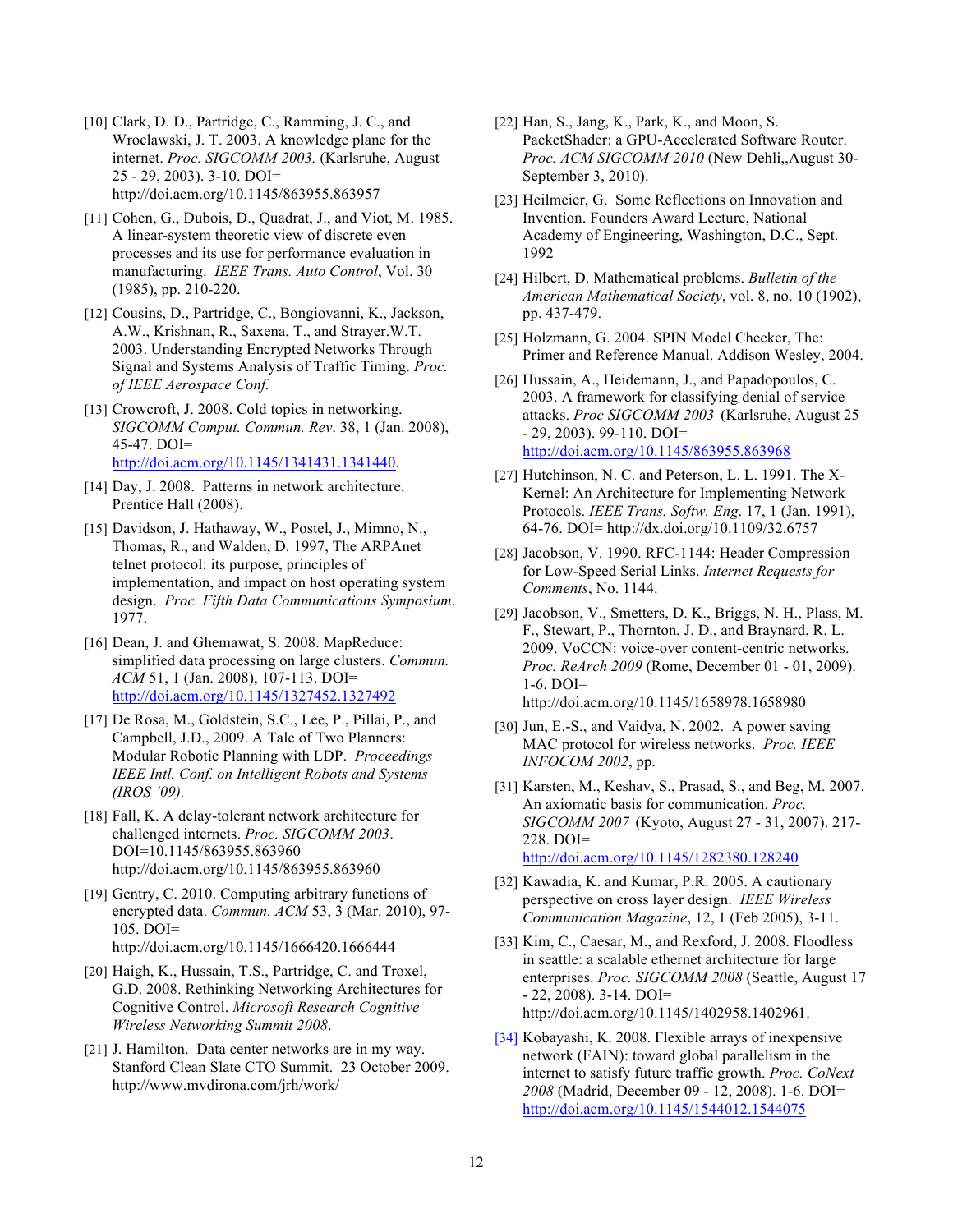- [35] Kone, V., Yang, L., Yang, X., Zhao, B.Y., and Zhang, H. On the feasibility of effective opportunistic spectrum access. *Proc. IMC 2010.* 151-164. DOI=10.1145/1879141.1879160 http://doi.acm.org/10.1145/1879141.1879160
- [36] Krugman, P. 2010. Building a green economy. *The New York Times Magazine*. 5 April 2010.
- [37] Lakhina, A., Papagiannaki, K., Crovella, M., Diot, C., Kolaczyk, E. D., and Taft, N. 2004. Structural analysis of network traffic flows. *SIGMETRICS Perform. Eval. Rev*. 32, 1 (Jun. 2004), 61-72. DOI= http://doi.acm.org/10.1145/1012888.1005697
- [38] W.E. Leland, M.S. Taqqu, W. Willinger, and D.V. Wilson. On the self-similar nature of Ethernet traffic. *Proc. SIGCOMM '*93. 183-193. DOI=10.1145/166237.166255 http://doi.acm.org/10.1145/166237.166255
- [39] Little, J.D.C. A Proof of the Queueing Formula  $L = \lambda$ W.*Operations Research* 9, 383-387 (1961)
- [40] Lucky, R. and Eisenberg, J., ed. 2006. *Renewing U.S. Telecommunications Research.* National Research Council (2006).
- [41] Ludwig, R. Eliminating Inefficient Cross-Layer Interactions in Wireless Networking. Ph.D. thesis, RWTH Aachen, 2000.
- [42] McHenry, M.A. 2005. *NSF Spectrum Occupancy Measurements - Project Summary* (on-line at http://www.sharedspectrum.com/inc/content/measurem ents/nsf/NSF\_Project\_Summary.pdf).
- [43] Markoff, J. 2010. Scientists Strive to Map the Shape-Shifting Net. *The New York Times* (1 March 2010).
- [44] Mathis, M., Mahdavi, J. Floyd, S., and Romanow, A. TCP Selective Acknowledgment Options. Internet Requests for Comments, RFC-2018. October 1996.
- [45] Maxemchuk, N.F. Routing in the Manhattan Street Network. *IEEE Trans. on Commun*. May 1987, vol. COM-35, no. 5, pp. 503-512.
- [46] Metcalfe, R. M. and Boggs, D. R. 1976. Ethernet: distributed packet switching for local computer networks. *Commun. ACM* 19, 7 (Jul. 1976), 395-404. DOI= http://doi.acm.org/10.1145/360248.360253
- [47] Mitola, J. Software Radios survey, critical evaluation and future directions. *National Telesystems Conference*, 1992.
- [48] Mills, D.L, Boncelet, C.G., Elias, J.G., Schragger, P.A., and Jackson, A.W. Highball: a high speed, reserved-access, wide-area network. Electrical Engineering Department Report 90-9-3, University of Delaware, September 1990.
- [49] Moy, J., Pillay-Esnault, P. and Lindem, A. Graceful OSPF restart. *Internet Requests for Comments*, No. 3623. Nov 2003.
- [50] National Research Council. *Network Science.* The National Academies Press (2005).
- [51] Nosratinia, A., Hunter , T.E., and A. Hedayat, A., 2004. Cooperative communication in wireless networks. *IEEE Communications Magazine,* 42, 10 (Oct 2004), 68-73.
- [52] Nychis, G., Fallin, C., Moscibroda, T. and Mutlu, O. Next generation on-chip networks: What kind of congestion control do we need? *Proc. ACM HOTNETS IX* (2009).
- [53] Partridge, C., Mendez, T., and Milliken, W. Host anycasting service. *Internet Requests for Comments*, No. 1546. November 1993.
- [54] Partridge, C., Cousins, D., Jackson, A. W., Krishnan, R., Saxena, T., and Strayer, W. T. 2002. Using signal processing to analyze wireless data traffic. In *Proceedings of the 1st ACM Workshop on Wireless Security* (Atlanta, GA, USA, September 28 - 28, 2002). 67-76. DOI= http://doi.acm.org/10.1145/570681.570689
- [55] Partridge, C. Realizing the Future of Wireless Data Communications. To appear in *Commun. ACM*.
- [56] Patterson, D. 2002. How to have a bad career in research/academia. Feb 2002. http://www.cs.berkeley.edu/~pattrsn/talks/BadCareer.p df.
- [57] Patterson, D. The trouble with multicore. *IEEE Spectrum*, July 2010.
- [58] Popa, L., Ghodsi, A. and Stoica, I. HTTP as the Narrow Waist of the Future Internet. *Proc. ACM HOTNETS 2010.* Nov 2010.
- [59] Ray S., Guerin, R., and Sofia., R. A distributed hash table based address resolution scheme for large-scale Ethernet networks. In *Proc. IEEE Intl. Conf. on Communications 2007*.
- [60] Raymond, E. The iron laws of network cost scaling. Blog posting at ibiblio.org.
- [61] Redi J., Kolek, S., Manning, K., Partridge, C., Rosales-Hain, R., Ramanathan, R. and Castineyra, I., JAVeLEN – an ultra-low energy ad hoc wireless network. *Ad Hoc Networks*, Vol. 6, No. 1 (2008), pp. 108-126.
- [62] Riga, N., Matta, I., Medina, A., Partridge, C., and Redi, J. 2007. An energy-conscious transport protocol for multi-hop wireless networks. *Proc. CoNext 2007* (New York, December 10 - 13, 2007). 1-12. DOI= http://doi.acm.org/10.1145/1364654.1364683.